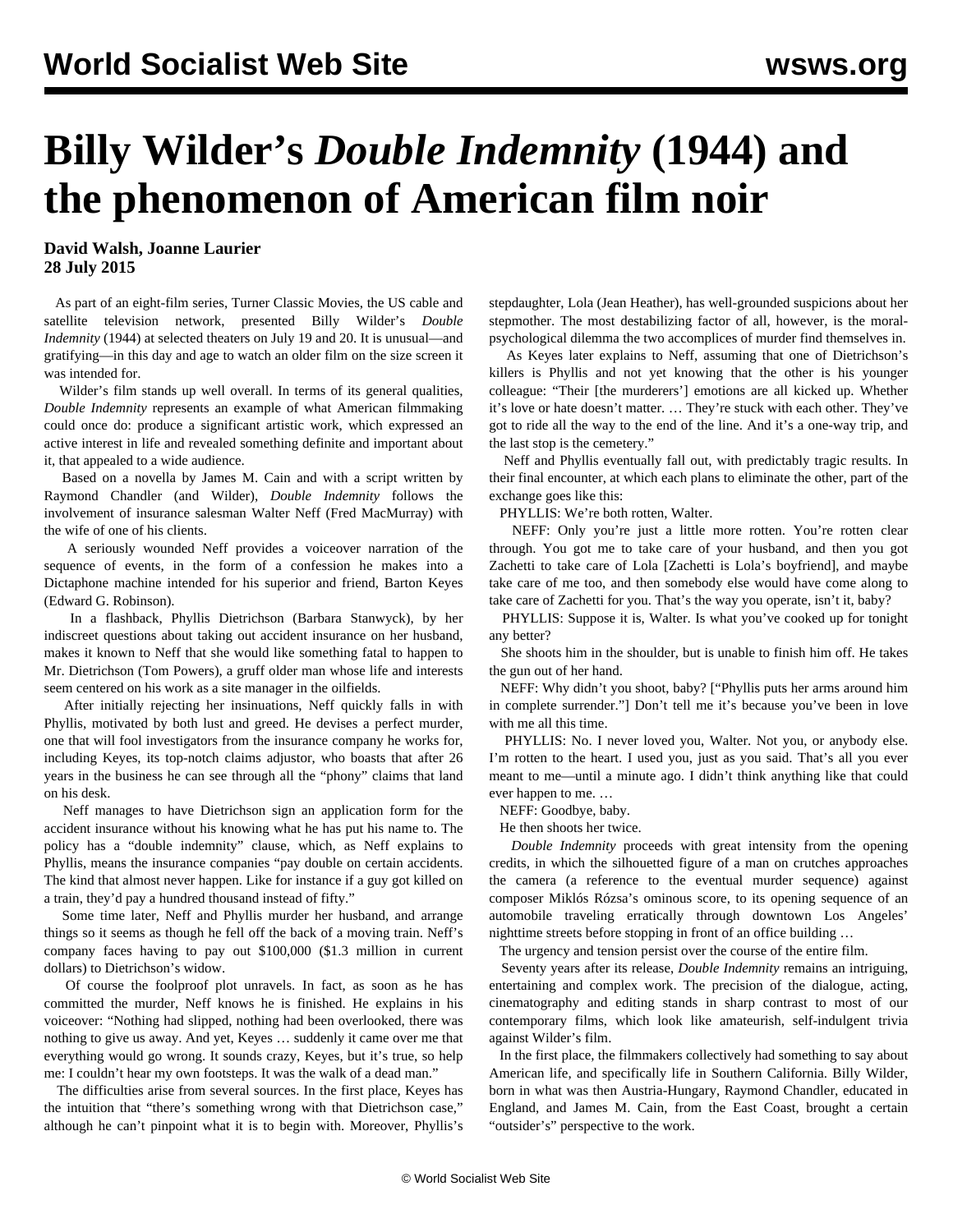Cain loosely based his novella—first published in serial form in 1936 and then in a collection of three short novels in 1943—on a notorious 1927 murder committed in Queens, New York by the wife of the victim and her boyfriend, both of whom were eventually executed. A "double indemnity" insurance policy was involved in the case.

 Critic Edmund Wilson termed Cain one of "the poets of the tabloid murder," noting further that "Such a subject might provide a great novel: in [Theodore Dreiser's] *An American Tragedy*, such a subject did." While acknowledging the genuine gifts of the hardboiled Cain (influenced by Dreiser, as well as Ernest Hemingway), who possessed "enough of the real poet," Wilson criticized the presence in his work "of something we know all too well: the wooden old conventions of Hollywood."

 In fact, *Double Indemnity* is a weaker effort than Cain's *The Postman Always Rings Twice*, *Serenade* or *Mildred Pierce*, truly going off the rails toward the end. The Stanwyck character's counterpart in the novel, Phyllis Nirdlinger, proves to be genuinely psychotic and the author engages in more than his share of dime-store psychologizing.

 Cain later admitted that the screenplay by mystery writer Chandler (*The Big Sleep; Farewell, My Lovely; The High Window; The Lady in the Lake; The Little Sister; The Long Goodbye*), with help from Wilder, was an improvement on his original novel. Chandler knocked much of the extraneous and distracting material out of the story, while retaining its critical focus on the doomed couple thrashing hopelessly about against the backdrop of sunny Southern California and the implacable workings of the insurance business.

 Wilder brought his own strengths to the work. Born to a Jewish family in Sucha Beskidzka, Austria-Hungary, which is today in southern Poland, Wilder moved with his family to Vienna and later, to pursue a career as a journalist, he settled in Berlin. Wilder began working as a screenwriter and in 1929 he wrote the script for [People on Sunday](https://www.youtube.com/watch?v=7ooNxs68vk4) (*Menschen am Sonntag*), which follows a group of ordinary Berlin residents over the course of one weekend. Remarkably, other participants on the 73-minute film included future Hollywood directors Robert Siodmak, Fred Zinnemann and Edgar G. Ulmer, screenwriter Curt Siodmak and famed cinematographer Eugen Schüfftan.

 Wilder left Nazi-ruled Germany one day after the Reichstag fire in February 1933, eventually making his way, a year later, to the US. As Wilder subsequently noted, he and other refugees from Germany of his generation did not arrive in Hollywood "because we were invited … we came to save our lives." The entire Jewish population of Wilder's native town, including his mother, grandmother and stepfather, perished in the Holocaust.

 Wilder spoke only a few words of English when he began work in the film industry. In 1936, Paramount executives teamed him with screenwriter Charles Brackett and the pair produced a number of primarily comic scripts for Ernst Lubitsch (*Bluebeard's Eighth Wife, Ninotchka*), Mitchell Leisen (*Midnight, Hold Back the Dawn*) and Howard Hawks (*Ball of Fire*). Wilder got his first directorial assignment with *The Major and the Minor* (1942), featuring Ginger Rogers, pretending to be a 12-yearold to save train fare, and Ray Milland. *Double Indemnity* was only his third feature film as director.

 The typical Hollywood production in the 1940s could call on an immense pool of talent and professional experience, consisting in many cases of individuals with serious artistic biographies. One should not of course forget the performers themselves, Stanwyck and Robinson, two of the finest film actors of all time, MacMurray, who effectively played "against type" in *Double Indemnity* (Wilder had great difficulty casting the role of the villainous Neff), and Porter Hall, Richard Gaines and Powers in smaller roles.

 As noted above, the film's music was composed by the Budapest-born and Leipzig-trained Rózsa, who wrote scores for nearly 100 films, as well as many classical pieces. Cinematographer John Seitz, whose career extended back into the days of silent films provided low-key lighting and the "newsreel style" photography, influenced by the wartime conditions. "We attempted to keep it extremely realistic," he said.

 Paramount's art department, headed by the German-born Hans Dreier and represented on *Double Indemnity* by Hal Pereira (who would go on to work on 270 more films, including many of Alfred Hitchcock's major films in the 1950s), made its own contribution. Both the Dietrichson home and Walter Neff's apartment suggest drabness, depression and a lack of generosity or warmth. These are locations where people live among inanimate objects and other people to which or to whom they have little or no connection.

 The head office of the Pacific All-Risk Insurance Company, which employs Neff and Keyes, is grim and confining in its own way. From a balcony that runs all the way around the floor that houses the executive offices and claims and sales departments, according to the script, we see the floor below: "one enormous room filled with [identical] desks, typewriters, filing cabinets, business machines, etc."

 The company president, Norton (Gaines), occupies "the best office in the building; modern but not modernistic, spacious, very well furnished; flowers, smoking stands, easy chairs, etc." In fact, that "spaciousness" comes in for an ironic reference. Having summoned Keyes and Neff to his office to discuss the Dietrichson claim, Norton launches into his theory of the case by announcing, "There's a widespread feeling that just because a man has a large office … he must be an idiot," which, naturally, he proves to be.

 There are weaknesses in *Double Indemnity*. The rapid transformation of Walter Neff from smirking, wisecracking salesman into cold-blooded murderer is never properly or convincingly motivated. Nor is there the explosive chemistry between MacMurray and Stanwyck that the storyline seems to require. The most spontaneous and warmest relationship in the film, as various commentators have noted, takes place between Neff and Keyes.

 Critic Andrew Sarris sought to justify some of the psychological implausibility in *Double Indemnity* by pointing to "Wilder's tendency to jump the gap between motivation and action by using very personal feelings of guilt and corruption," but isn't that merely a diplomatic way of indicating that Wilder is not an artist of the most patient and profound order?

 This is not *An American Tragedy*. That novel takes some 500 dense and highly charged pages to arrive at its death scene, and by that time, from the point of view of selfish, social-climbing lead character Clyde Griffiths, killing Roberta Alden, his pregnant, working class girlfriend, or at least allowing her to drown, appears to be the *only* logical course of action. The determinism of Dreiser's novel, rooted in a tremendous understanding of American society, is devastating and unimpeachable.

 Neither the Cain novella nor the Chandler-Wilder film is committed to such a ferocious critique, although the futility and destructiveness of pursuing the American Dream of material success at any cost is certainly a theme here.

 The filmmakers' principal concerns lie with other, perhaps related features of American life.

 In the first place, *Double Indemnity* depicts a mercenary social world in which the possibility of murdering Dietrichson or someone like him for insurance money arises almost organically.

 After all, the everyday calculations made by Pacific All-Risk are just as unfeeling and brutal as Neff and Phyllis's own. The insurance company makes wagers on life and death and coins vast profits from the insecurities and dangers of modern existence. ("NEFF: Anything wrong? KEYES: The guy's dead, we had him insured and it's going to cost us money. That's always wrong.")

 Moreover, the murder of Dietrichson also fits seamlessly into things in the sense that it speaks to a type of American pragmatic shortsightedness,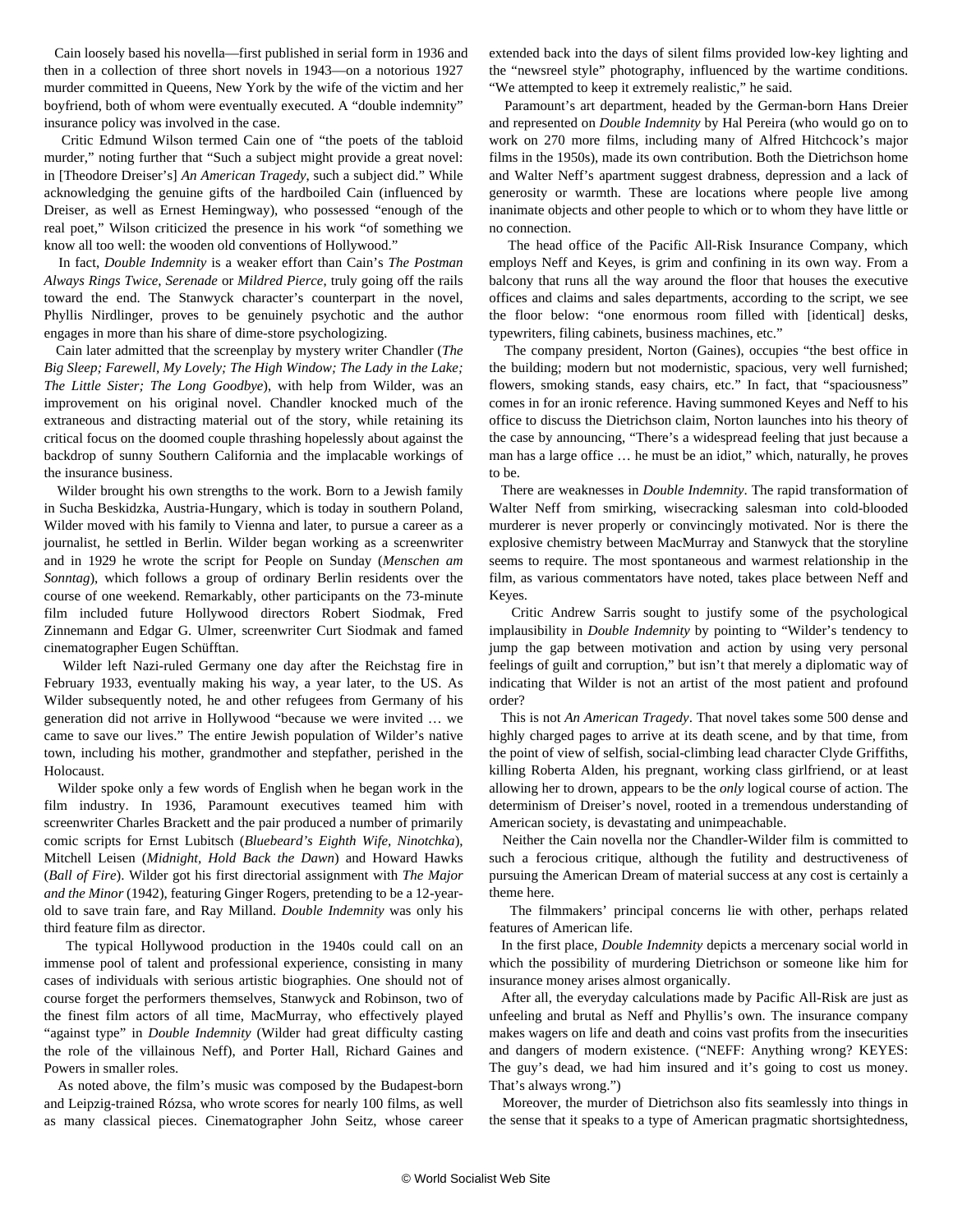perhaps the weakest side of the national character. There may be an immediate *psychic improbability* in Neff's actions, which weakens the art, but there is a broader *social probability*.

 Both Neff and Phyllis are chasing a "quick fix" and a "quick buck." They want to make a fortune by taking a shortcut. Doing away with Dietrichson, who has not committed any crime against either one of them, and collecting the insurance payoff appeals to their essential laziness. The killing arises as the practical solution to a problem. It seems, in some sordid fashion, the easiest and most "natural" thing to do. Neff has to expend some brain power coming up with a plan, but the murder itself does not appear to require any more special effort than drinking a beer at a drive-in restaurant (where a waitress brings the beer to his car window) or bowling "a few lines" at a local bowling alley, other activities we see him engaged in.

 The crime, meticulously prepared and over in an instant, somehow figures into the contemporary, efficient pace of American life. In his valuable *More Than Night: Film Noir in Its Contexts*, James Naremore observes that *Double Indemnity* owes much of its imagery to "Fordist" America: "On the level of language alone, as William Luhr points out, the film is pervaded with grimly deterministic metaphors of modern industry: the lovers promise to remain committed to one another 'straight down the line'; Walter devises a clockwork murder involving a train, and when he puts his plan in motion he remarks that 'the machinery had started to move and nothing could stop it'; later, looking back over his crime, he claims that fate had 'thrown the switch' and that the 'gears had meshed."

 Inevitably, Neff and Phyllis's plan to dispatch their victim in a welloiled, dispassionate manner, their dream of a homicide without "after effects," proves delusional and catastrophic. Neff explains: "I killed him for money and for a woman. I didn't get the money and I didn't get the woman. Pretty, isn't it?" As though you could kill another human being and suffer no consequences, moral or otherwise!

 Their plot also runs up against the need of the state apparatus to maintain law and order, including a monopoly on the ability to put people to death. The assembly line, including for the purposes of execution, only operates for the benefit of those who run capitalist society.

 In the initial version of the film, Neff became a victim of the American assembly line of death. A final scene, that Wilder actually shot, took place in San Quentin prison, from the point of view of the witness room in the death chamber. Naremore writes: "Paramount built an exact replica of the gas chamber, depicting it as a modern, sanitized apparatus for administering official death sentences."

 Keyes watches as Neff is brought into the gas chamber. The original script continues: "The executioner and one guard close the door. The guard spins the big wheel which tightens it. The wheel at first turns very quickly, then, as it tightens, the guard uses considerable force to seal the chamber tight. The guard steps out of the shot. The gas chamber is now sealed."

 Although the viewer would not have seen Neff undergo the agony of death, the camera took in all the horrific preliminaries, including the actions of the "acid man," who "releases the mixed acid into a pipe connecting with a countersunk receptacle under Neff's chair." The executioner then pushes a metal lever that "immerses the pellets of cyanide in the acid under the chair."

 As the gas floats up into the air in the chamber, "Keyes, unable to watch, looks away." The script describes the final shot of Keyes leaving the prison in these words: "Suddenly he stops, with a look of horror on his face. … When he has almost reached the door, the guard stationed there throws it wide, and a blaze of sunlight comes in from the prison yard outside. Keyes slowly walks out into the sunshine. stiffly, his head bent, a forlorn and lonely man."

Wilder agreed to suppress the scene, apparently under pressure "from

both the studio and the Breen Office [Hollywood's censors], which insisted that the gas chamber sequence was 'unduly gruesome'" (Naremore). Wilder later justified his decision on the ground that the scene was unnecessary. He may have been right.

 In any case, Naremore adds: "The grimmest irony of *Double Indemnity*, which he [Wilder] did not know at the time, was that his own mother had been gassed at Auschwitz only a year or two before the film began production." Historical research now apparently indicates that Wilder's mother was murdered at another camp, but that hardly alters the matter.

## *Film noir*

 Wilder's *Double Indemnity* is often held up as a classic example of American *film noir*, a term invented by French critics meaning "black" or "dark film." The production of the most meaningful cluster of such films occurred between the end of World War II and the early 1950s.

 Whether *film noir* is a genre or style or a sub-genre is an academic and not very interesting question. More important is the fact that the thoughts and feelings that went into hundreds of films during this period reflect similar and complex moods.

 In the most general sense, *film noir* reflected, through the peculiar prism of the American popular entertainment business, the accumulated, intensely contradictory artistic response to the immense events of the first half of the 20th century, the slaughter of two world wars, the Russian Revolution and the growth of Stalinism, the Great Depression, the rise and ultimate collapse of fascism, a response that combined optimism and despair, left-wing opposition and cynicism, a sense of social solidarity and pronounced individualism, defiance and fatalism.

 On the one hand, the widespread radicalism of the 1930s and the great combativity of the American working class at the end of the war, illusions in Roosevelt and the New Deal and in the possibility of expanding "Popular Front" or "socialistic" policies in the US, and the continued existence and military successes of the Soviet Union, buoyed the left filmmakers and permitted a cautious optimism about the future. The residual effect of socialist thought in the American intelligentsia was still a factor at this time.

 On the other, the horrors of Nazism and the Holocaust, a growing awareness of the crimes of the Stalin regime and, to the extent that the artists were honest with themselves, the brutality of the Allied powers' fire-bombing of Dresden and other German cities and the annihilation of Hiroshima and Nagasaki led many in the direction of despair.

 Naremore comments that "postwar thrillers also seemed more downbeat and perverse, perhaps because the war and its aftermath created a vision of ontological evil and a growing appetite for sadism." He observes that Hollywood now regularly portrayed fascist or militarist "killers who loved to inflict pain" and that this imagery "contributed to the psychotic villains portrayed at almost the same time by Richard Widmark, Dan Duryea, and Raymond Burr. Because of the war, screen violence also became more frighteningly realistic. … As the fighting drew to an end, the sense of victory was bound up with a vision of horror."

 One has only to compare the relatively straightforward gangster films of the late 1930s and early 1940s, like *Each Dawn I Die, I Stole a Million, The Roaring Twenties, You Can't Get Away with Murder,* even *High Sierra*, with the tortured products of the late war and immediately postwar (and pre-blacklist) years (1944-47), such as *Double Indemnity, The Woman in the Window, Detour, Mildred Pierce, The Blue Dahlia, The Killers, The Postman Always Rings Twice, Born to Kill, Brute Force, Kiss of Death* and *Out of the Past*, to see the marked difference.

On balance, however, the best *film noir* works are pleasurable and